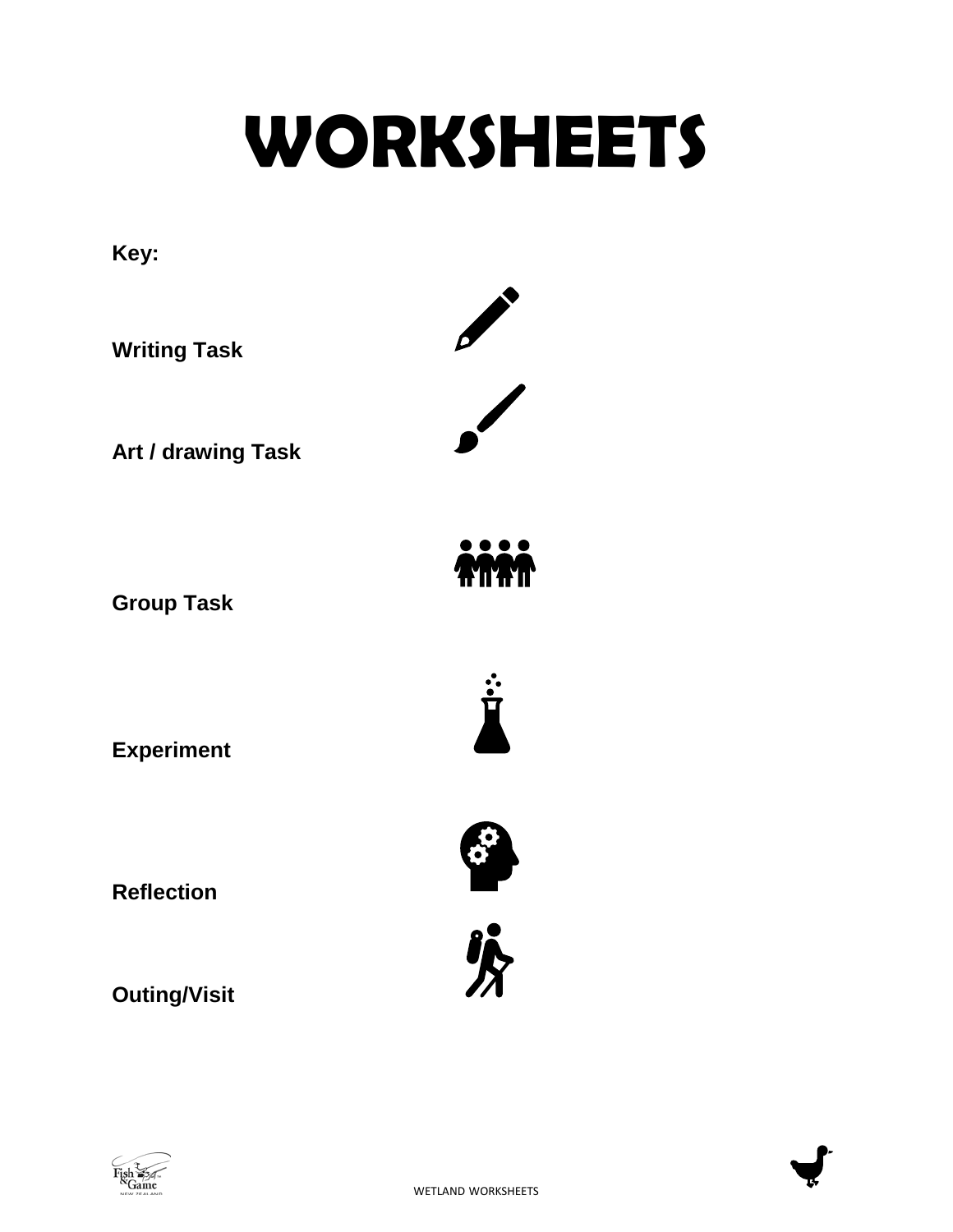

Water flows from higher ground into flattish, wetland area and takes a long time to move away. This causes the water to gradually sink into the ground to produce a very highwater table unlike a river system where the water moves rapidly downstream because of the natural slope of the land.

You will need: newspapers

Spray bottle for water or an outside hose with a nozzle with a "shower" setting

**Water** 

An outside concrete space to conduct this experiment

Stop watch or timer

#### *Step 1 – making the pond*

Lie several layers of newspaper flat on the concrete. *(You could get different groups to do different thicknesses of layers)*

Roll up the edges of the newspaper to make a border – this makes a pond

Inside the pond place rolled up balls of newspaper to make small islands – these small islands don't need to be below the height of the pond edge.

#### *Step 2*

Gently spray water onto the pond until the water level is nearly level with the border.

Now make a small gap in the border and observe how long it takes for the water to drain away.

Before it completely drains away, place the gaps with some newspaper and refill the pond.

This time make two small gaps and observe how long it takes for the water to completely drain away.

Repeat this process several times to see if the process of draining away gets slower, quicker or stays the same.

If the time for draining either increases or decreases try to work out why this is so?



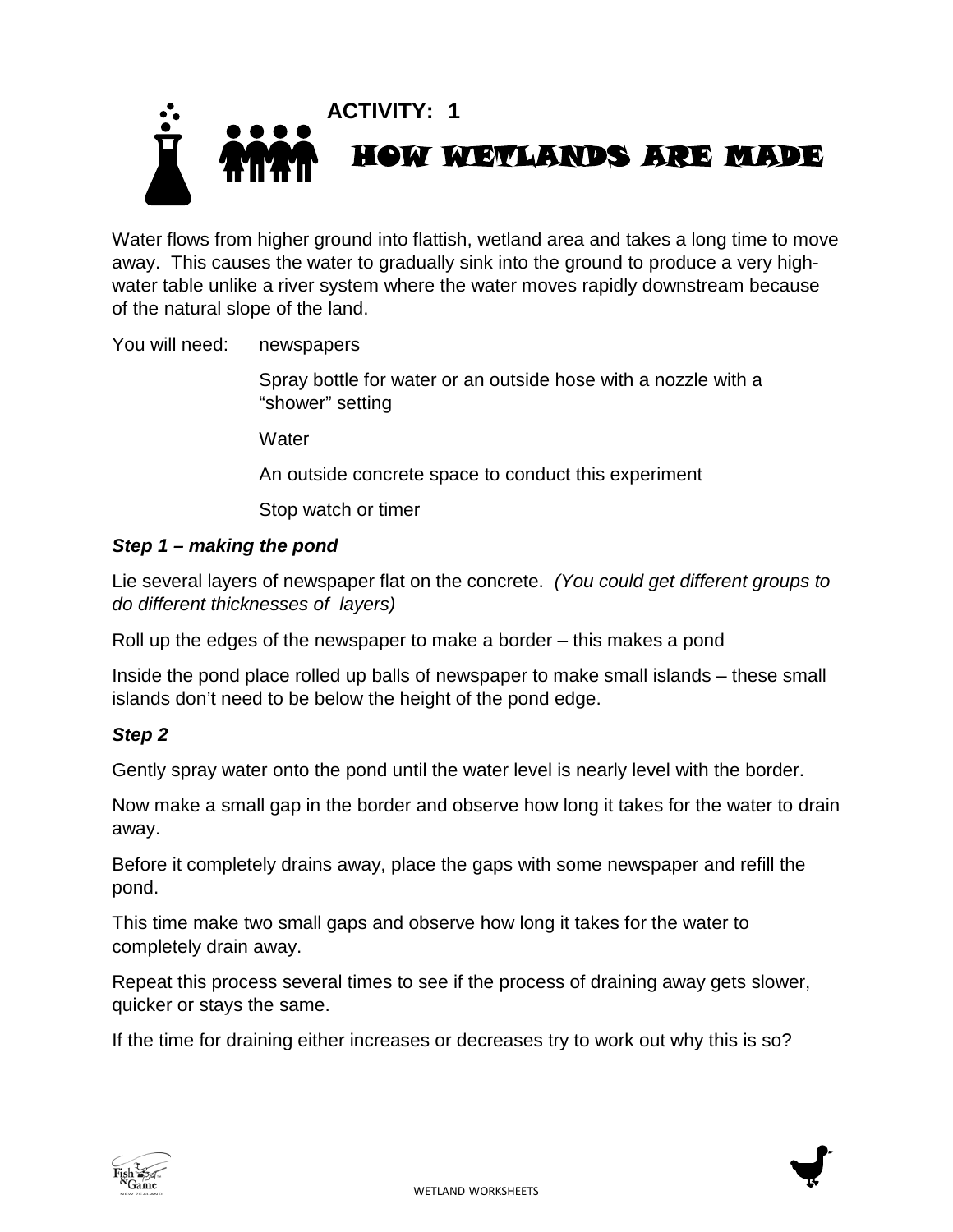#### HOW WETLANDS ARE MADE

GROUP NAME: \_\_\_\_\_\_\_\_\_\_\_\_\_\_\_\_\_\_\_\_\_\_\_\_\_\_\_\_\_\_\_\_\_\_\_\_

| Number of gaps in<br>the pond edge | Time it took to drain away |
|------------------------------------|----------------------------|
|                                    |                            |
|                                    |                            |
|                                    |                            |
|                                    |                            |
|                                    |                            |

As more water was put in our pond the water drained:

SLOWER **QUICKER** STAYED THE SAME

Why did your group think the pond drained slower, quicker or stayed the same?

What did the islands do in the pond?

What is the base of the pond like now?



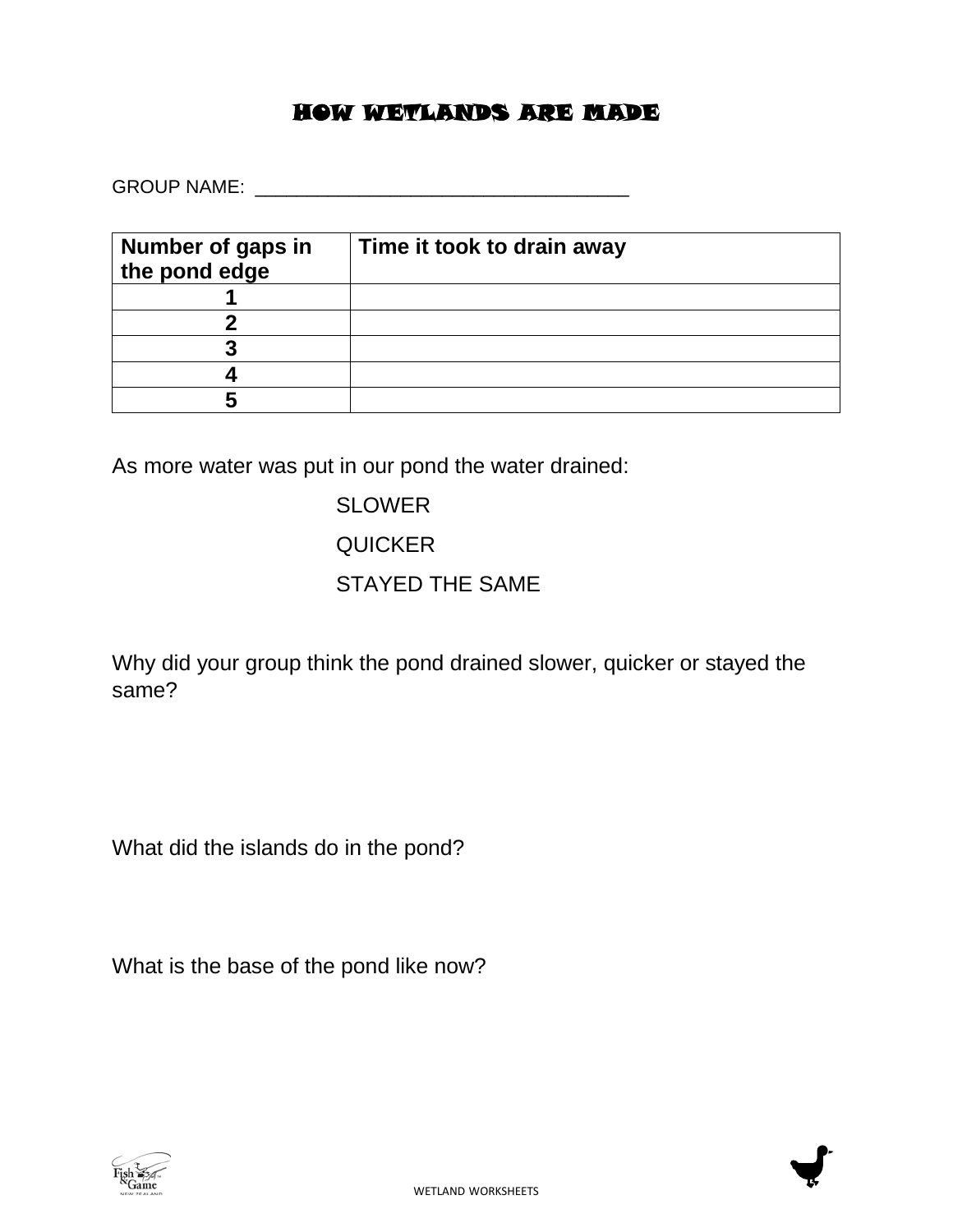

This experiment shows how the wetland area uses water, retains sediment and acts as a filter. The food colouring will show the effect of pollution within the waterway.

You will need: two plastic tubes

Sponges – 2 or 3 different thicknesses, preferably light in colour

**Water** 

A jug or suitable container for pour water into the plastic tube

A measuring cup

A large container (fish crate or similar)

Fine soil

Food colouring – a different colour to the sponge

- 1. Take one of your plastic tubes and place standing upright in your large container – this tube represents "downstream".
- 2. Take one of your sponges and place that one top of your tube this represents the wetland area
- 3. Take your second plastic tube and hold on top of the sponge this represents "upstream"
- 4. Now gently pour 1 cup of water into the upstream tube
- 5. Notice how much water the sponge holds and how much comes out of the downstream tube
- 6. You can squeeze out the sponge into a measuring cup to see how much the sponge has absorbed
- 7. Try this again with the various size thicknesses of sponge you have and note the amount of water the sponge collects.
- 8. Now mix some of the fine soil in the water and pour that through your upstream tube – watch what happens to the sponge.
- 9. This time add some food colouring to the water.



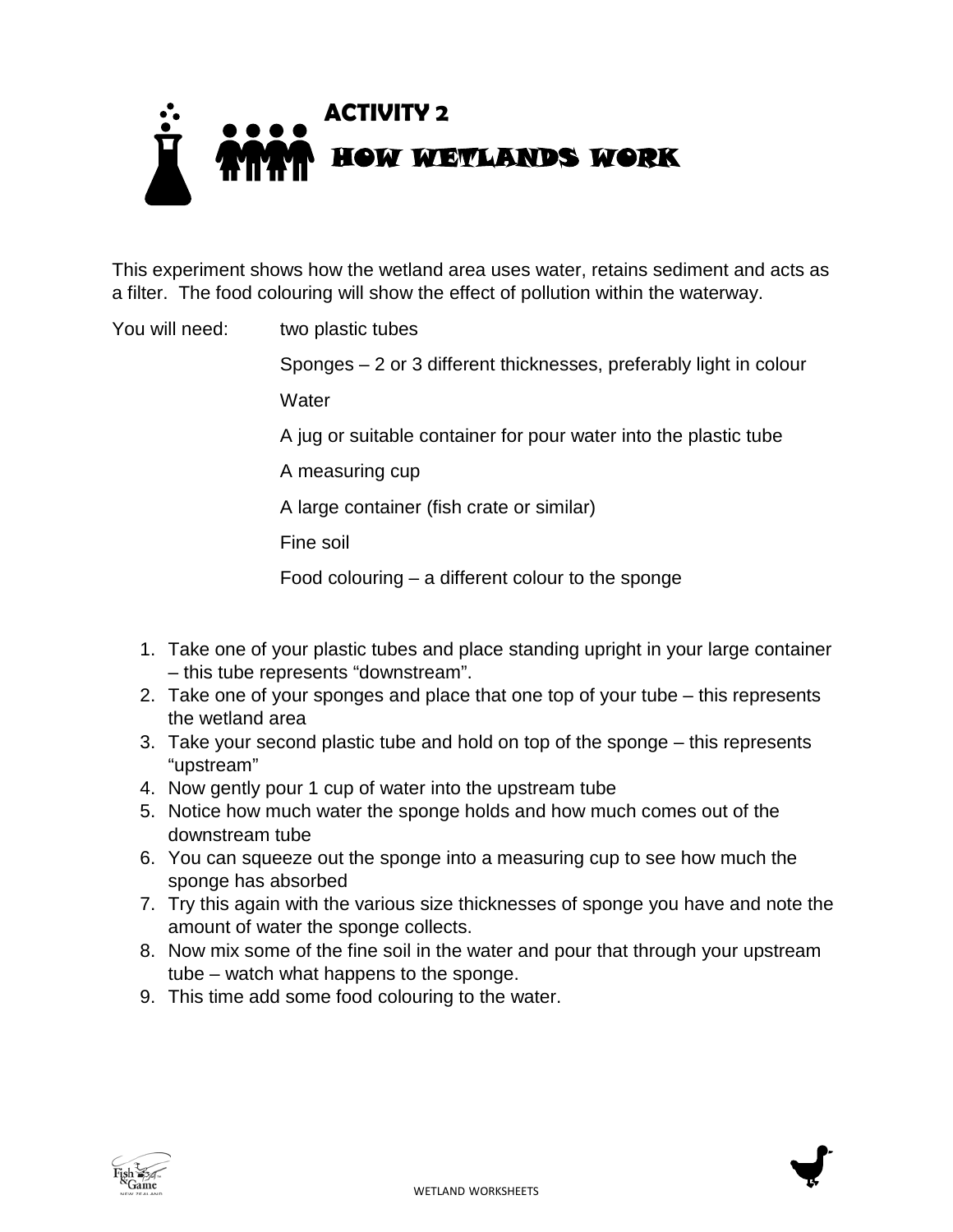#### **ACTIVITY 2 –** HOW WETLANDS WORK

GROUP NAME: \_\_\_\_\_\_\_\_\_\_\_\_\_\_\_\_\_\_\_\_\_\_\_\_\_\_\_\_\_\_\_\_\_\_\_\_

*Write down the amount of water you collected from your sponge after you put one cup of water through your upstream tube, completed for each thickness of sponge you use*

| Sponge thickness (cm) | Water collected |  |  |  |  |
|-----------------------|-----------------|--|--|--|--|
|                       |                 |  |  |  |  |
|                       |                 |  |  |  |  |
|                       |                 |  |  |  |  |

Describe what happened when you placed soil into the water:

Thinking about what the sponge looks like after you put soil through the tester, what do you think this represents in the environment?

Describe what your sponge looks like when you added food colouring to your water:

If the food colouring represented pollution, for example oil, what do you think this would do to the wetland area?



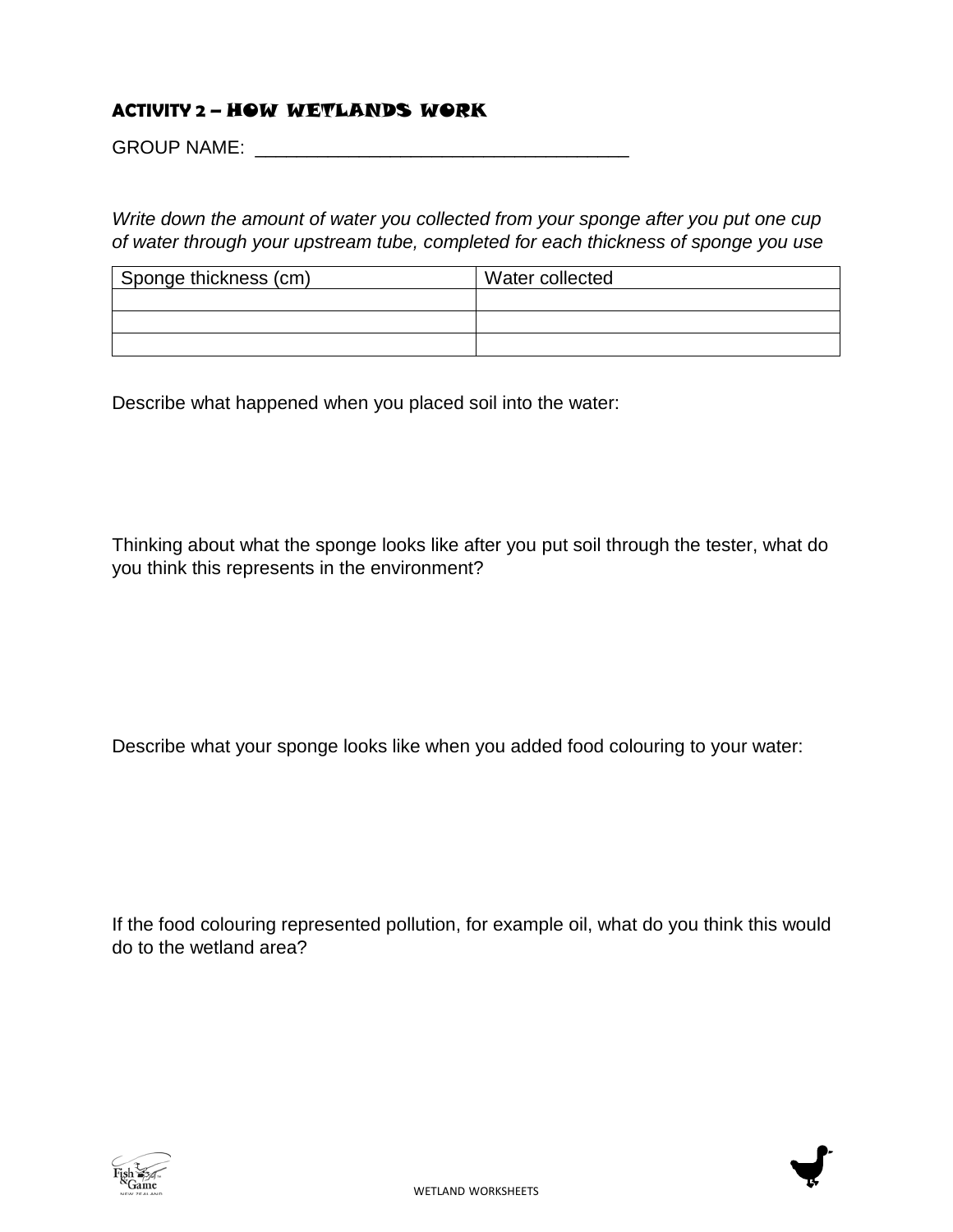

| Choose the best word to complete the sentence                                     |                                                                                 |  |                                                                                  |           |      |  |  |
|-----------------------------------------------------------------------------------|---------------------------------------------------------------------------------|--|----------------------------------------------------------------------------------|-----------|------|--|--|
| Swamp                                                                             | <b>Example 19 Mildlife</b> Bog                                                  |  | Spaghnum                                                                         | Lagoon    | Fish |  |  |
|                                                                                   | Estuary Whitebait Lakes                                                         |  | <b>Pond Condition</b>                                                            | Ephemeral |      |  |  |
|                                                                                   |                                                                                 |  |                                                                                  |           |      |  |  |
|                                                                                   |                                                                                 |  | An Estuary provides an important breeding ground for ___________________________ |           |      |  |  |
| on the West Coast.                                                                |                                                                                 |  |                                                                                  |           |      |  |  |
| A swamp has lots of plants that provide great hiding places for _________________ |                                                                                 |  |                                                                                  |           |      |  |  |
| A bog is a good environment for _______________________________ moss to grow.     |                                                                                 |  |                                                                                  |           |      |  |  |
|                                                                                   | A ________________________________ is mainly fresh water but may sometimes have |  |                                                                                  |           |      |  |  |
| saltwater as it washes in.                                                        |                                                                                 |  |                                                                                  |           |      |  |  |
| A ______________________________ is a wetland that has water flowing through it.  |                                                                                 |  |                                                                                  |           |      |  |  |
| The water that sits in a _________ will have few nutrients and be very acidic.    |                                                                                 |  |                                                                                  |           |      |  |  |
|                                                                                   |                                                                                 |  |                                                                                  |           |      |  |  |
| high tide.                                                                        |                                                                                 |  |                                                                                  |           |      |  |  |
| are permanent areas of open freshwater.                                           |                                                                                 |  |                                                                                  |           |      |  |  |
| A lagoon is an important breeding ground for birds and __________________.        |                                                                                 |  |                                                                                  |           |      |  |  |
|                                                                                   |                                                                                 |  |                                                                                  |           |      |  |  |
| in it when it rains and can dry up when there are long periods without rain.      |                                                                                 |  |                                                                                  |           |      |  |  |

A \_\_\_\_\_\_\_\_\_\_\_\_\_\_\_\_ is a manmade wetland.



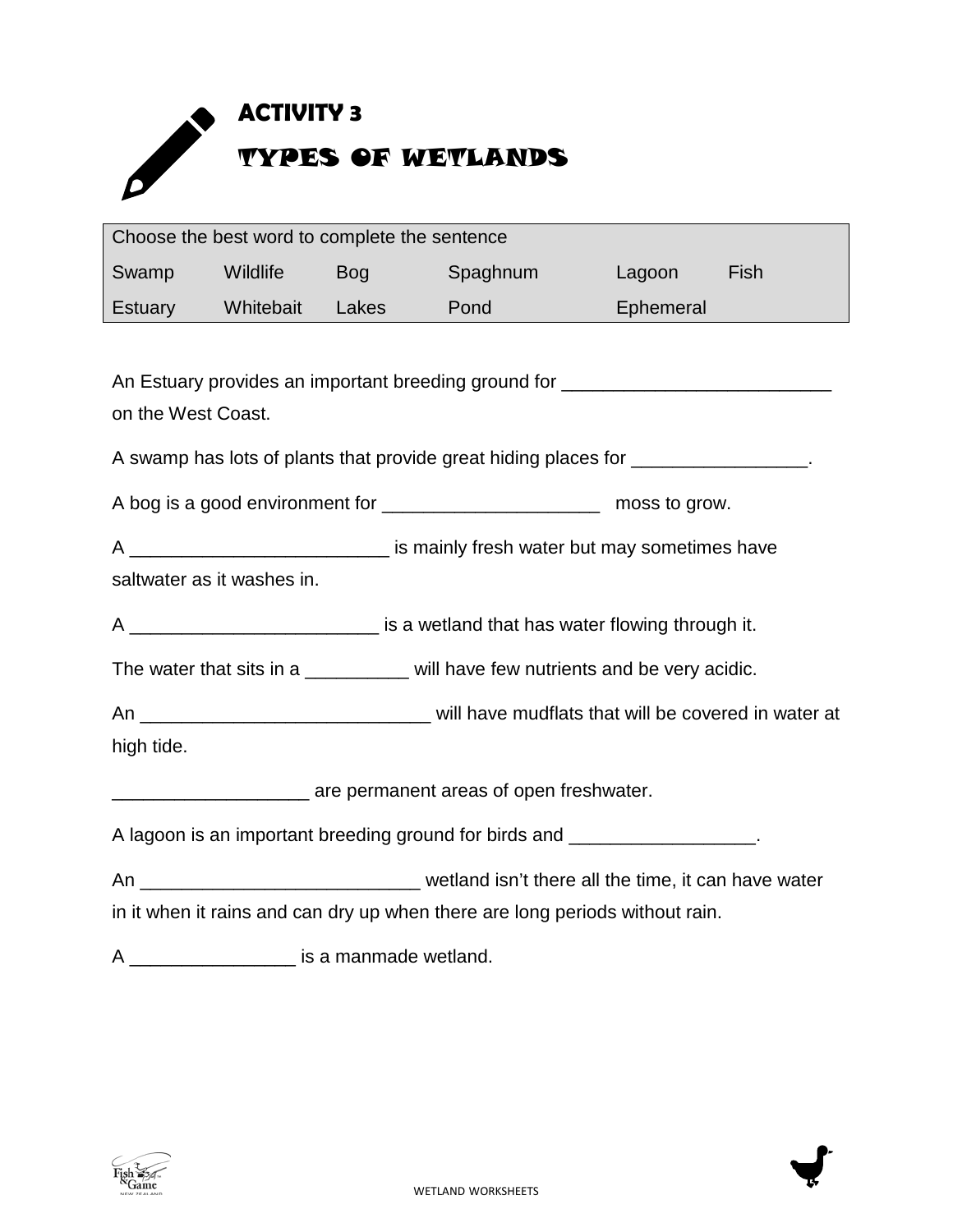#### ANSWERS to Activity 3

| An Estuary provides an important breeding ground for __whitebait________________ on<br>the West Coast.                                                                                                                                                                                                         |  |
|----------------------------------------------------------------------------------------------------------------------------------------------------------------------------------------------------------------------------------------------------------------------------------------------------------------|--|
| A swamp has lots of plants that provide great hiding places for _wildlife__________.                                                                                                                                                                                                                           |  |
| A bog is a good environment for ________ spaghnum_____________________ moss to grow.                                                                                                                                                                                                                           |  |
| A _____ lagoon___________________ is mainly fresh water but may sometimes have                                                                                                                                                                                                                                 |  |
| saltwater as it washes in.                                                                                                                                                                                                                                                                                     |  |
|                                                                                                                                                                                                                                                                                                                |  |
| The water that sits in a ___bog_____ will have few nutrients and be very acidic.                                                                                                                                                                                                                               |  |
| An _______estuary_________________________________ will have mudflats that will be covered in                                                                                                                                                                                                                  |  |
| water at high tide.                                                                                                                                                                                                                                                                                            |  |
| Lakes<br><u>Lakes</u><br><u>Lakes</u><br><u>Lakes</u><br><u>Lakes</u><br>Lakes<br>Lakes<br>Lakes<br>Lakes<br>Lakes<br>Lakes<br>Lakes<br>Lakes<br>Lakes<br>Lakes<br>Lakes<br>Lakes<br>Lakes<br>Lakes<br>Lakes<br>Lakes<br>Lakes<br>Lakes<br>Lakes<br>Lakes<br>Lakes<br>Lakes<br>Lakes<br>Lakes<br>Lakes<br>Lake |  |
| A lagoon is an important breeding ground for birds and ________fish____________.                                                                                                                                                                                                                               |  |
| An ____ Ephemeral _______________ wetland isn't there all the time, it can have                                                                                                                                                                                                                                |  |
| water in it when it rains and can dry up when there are long periods without rain.                                                                                                                                                                                                                             |  |
| A ____pond_______________ is a manmade wetland.                                                                                                                                                                                                                                                                |  |



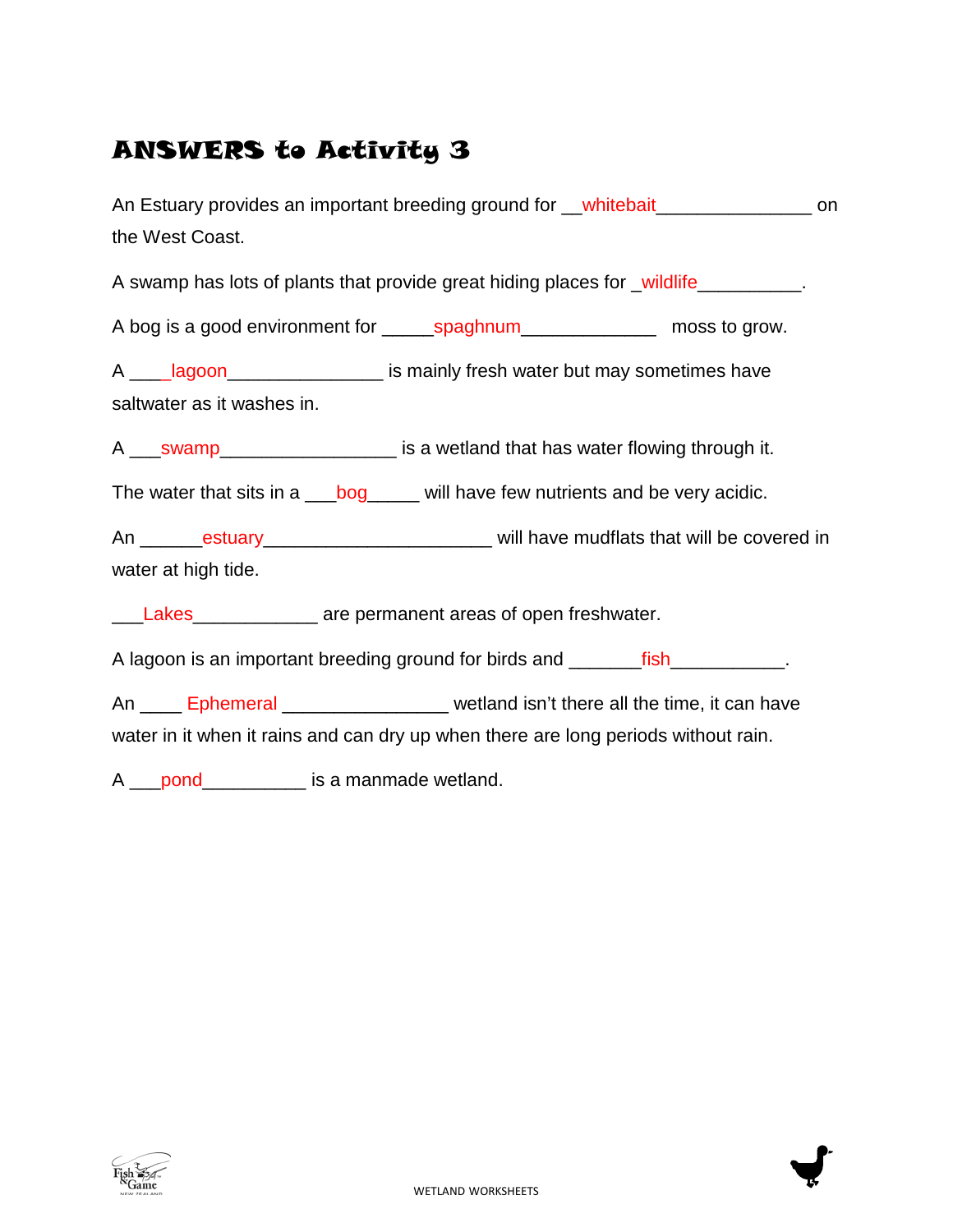## **ACTIVITY 4** THE RIVER CATCHMENT WHERE I LIVE

On the following page is a general river catchment which can be copied and given to students.

Students need to think about:

- What structures are along the waterway bridges, roadways, houses
- What farmlands or businesses are near the waterway
- If there is a town there, where does the wastewater and sewerage go
- When it rains where does the storm water go
- Are there any wetlands ponds, lagoons
- What wildlife is there
- Are there any forests
- What colour is the water by the time it reaches the sea



#### **Group discussion**

Bring the students together to share their River Catchment drawings.

Ideas to discuss with them:

- Were you surprised at the levels of pollution that could enter the waterway
- Are there enough wetland areas in your catchment (think about the 3P's)
- What would a perfect catchment look like
- What could be done to make the catchment better
- Can you give examples of things you have done or have seen done, to help the river catchment be less polluted.



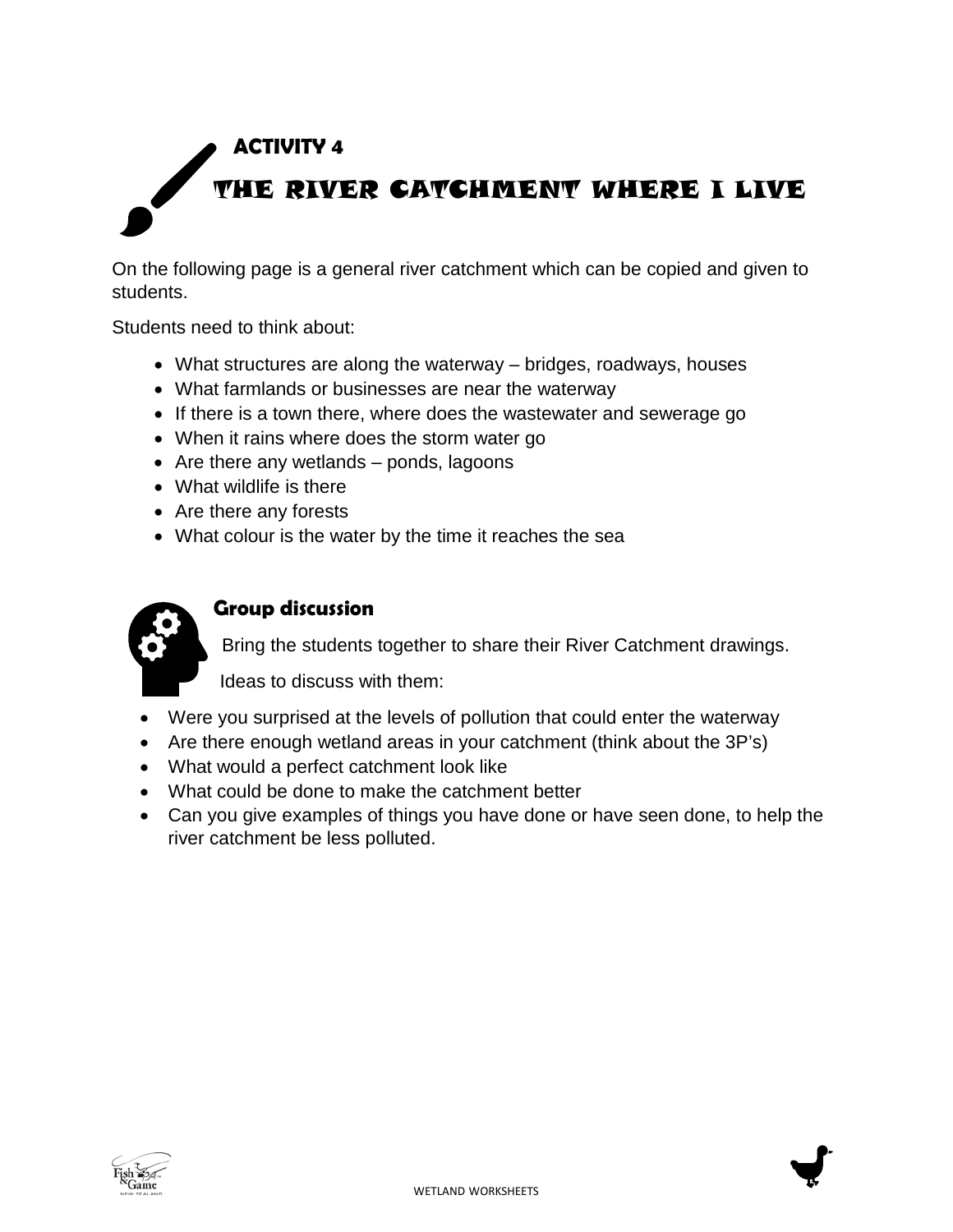



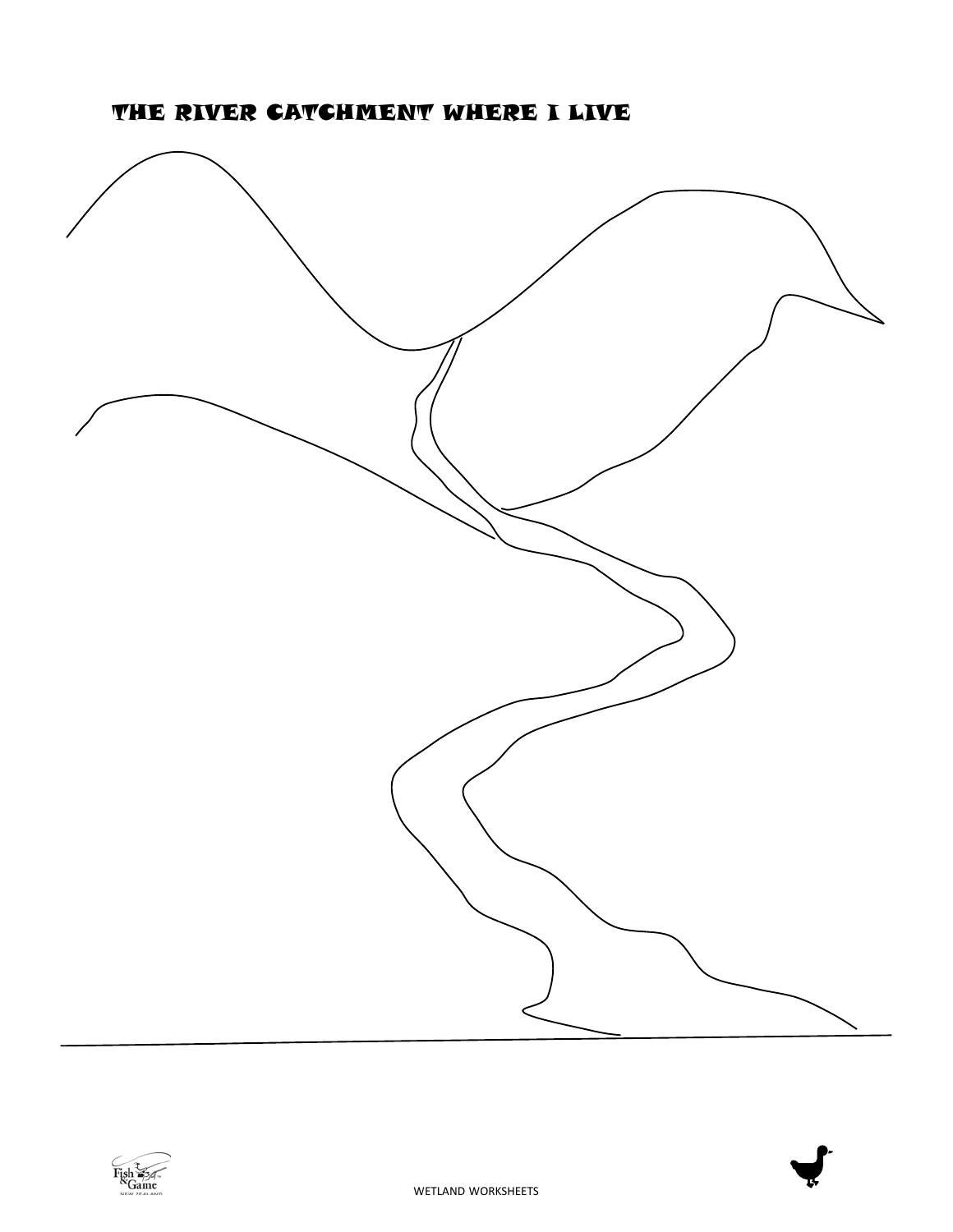|                          |              | WHO LIVES IN THE WETLAND? |              |                |               |                |                         |   |   |  |
|--------------------------|--------------|---------------------------|--------------|----------------|---------------|----------------|-------------------------|---|---|--|
|                          |              | bittern                   |              | shag           |               | godwit         |                         |   |   |  |
|                          |              | snail                     |              | eel            |               |                | mudfish                 |   |   |  |
|                          |              | rail                      |              | heron          |               | stilt          |                         |   |   |  |
|                          |              | swan                      |              | mallard        |               |                | grey teal               |   |   |  |
|                          |              | mayfly                    |              | geese          |               | worms          |                         |   |   |  |
|                          | S            | $\mathsf{A}$              | H            | E              | $\mathsf{R}$  | O              | N                       | S | B |  |
|                          | H            | W                         | $\Omega$     | $\mathsf{R}$   | M             | S              | N                       | Τ |   |  |
|                          | $\mathsf{A}$ | F                         | A            |                | S             | $\mathsf{A}$   | $\overline{\mathsf{H}}$ |   | Τ |  |
|                          | G            | A                         | N            | N              |               | D              | G                       |   | Τ |  |
|                          | A            | $\mathsf{L}$              | M            | I.             | E             | N              | $\mathsf{Z}$            | Τ | E |  |
|                          | M<br>τJ,     | А                         |              |                | А             | $\mathsf R$    | D                       | F | R |  |
|                          |              | E                         | G            | C              | E             | S              | C                       |   | N |  |
|                          | D            |                           |              | W              | $\mathsf D$   | $\overline{O}$ | G                       |   | D |  |
|                          | F            | Y                         |              | S              | $\mathsf{H}%$ | $\mathsf{A}$   |                         | F | N |  |
|                          |              | $\mathsf E$               | G            | $\overline{A}$ | M             |                |                         |   | E |  |
|                          | S            | $\mathsf R$               | $\mathsf{S}$ | $\mathsf{P}$   | Y             | E              | A                       | A | Y |  |
|                          | $\sf H$      | G                         | O            | W              |               | E              | R                       | M |   |  |
| $\widehat{\mathfrak{c}}$ |              |                           |              |                |               |                |                         |   |   |  |



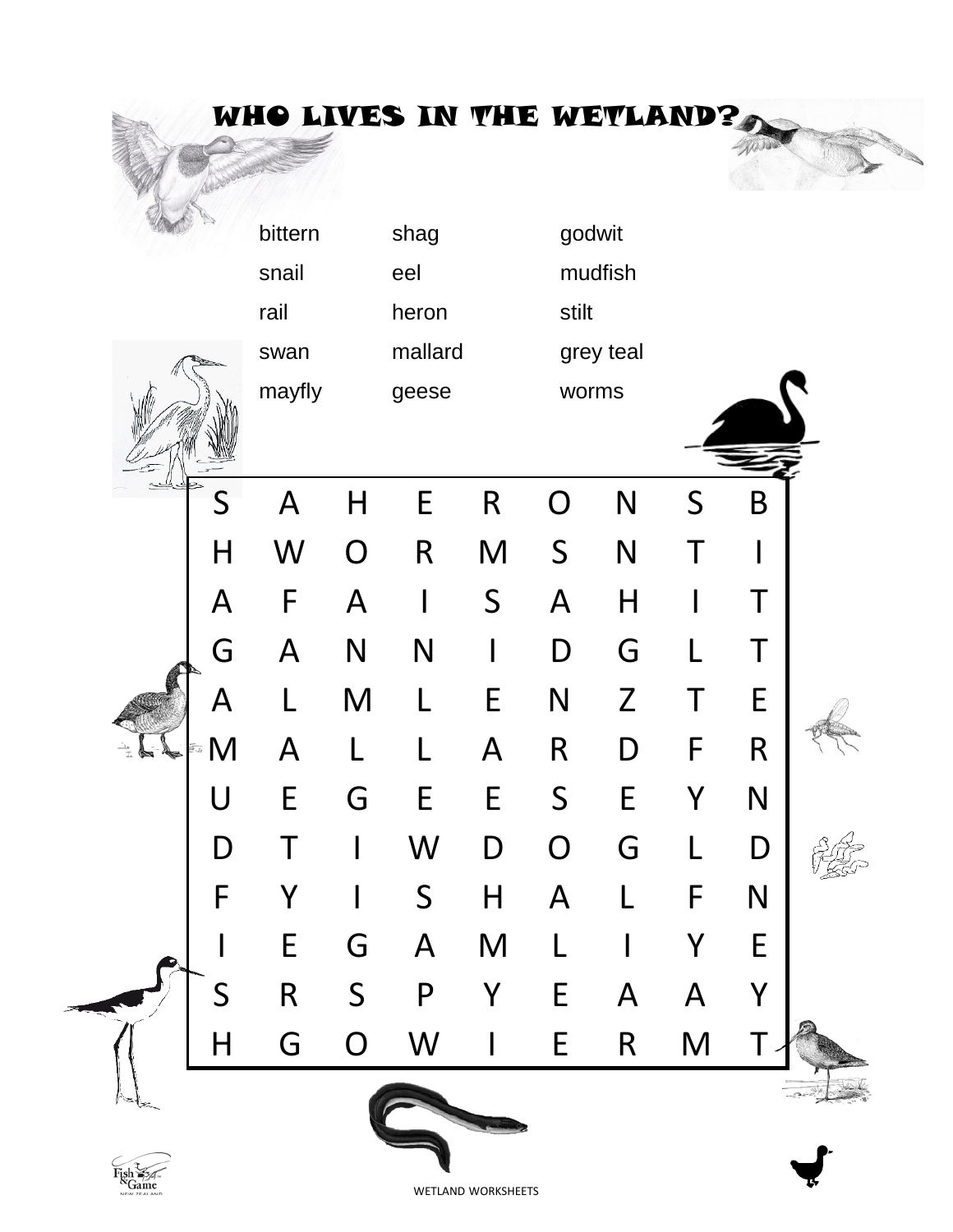

Divide the class up into teams – each team is to have a duck call as their "buzzer" to answer the question.

- 1. Which duck lives in fast flowing water?
- 2. Which duck only had 1000 birds left by the 1990's?
- 3. What is the most common duck in New Zealand?
- 4. Which duck has a spoon shaped bill?
- 5. Which female duck has a white head?
- 6. Name two duck species that are protected ie. Not allowed to be hunted?
- 7. Which is New Zealand's only diving duck?
- 8. Which duck will nest is tree holes or rabbit burrows?
- 9. Which duck is listed as Endangered on the IUCN?
- 10. Which duck has been protected since the 1930s?
- 11. In the 1930s and 40s, eggs from San Francisco came in wicker baskets onboard flying boats – what species of duck were these eggs from?
- 12. Which duck has a white underwing and an iridescent turquoise green speculum on their wing?



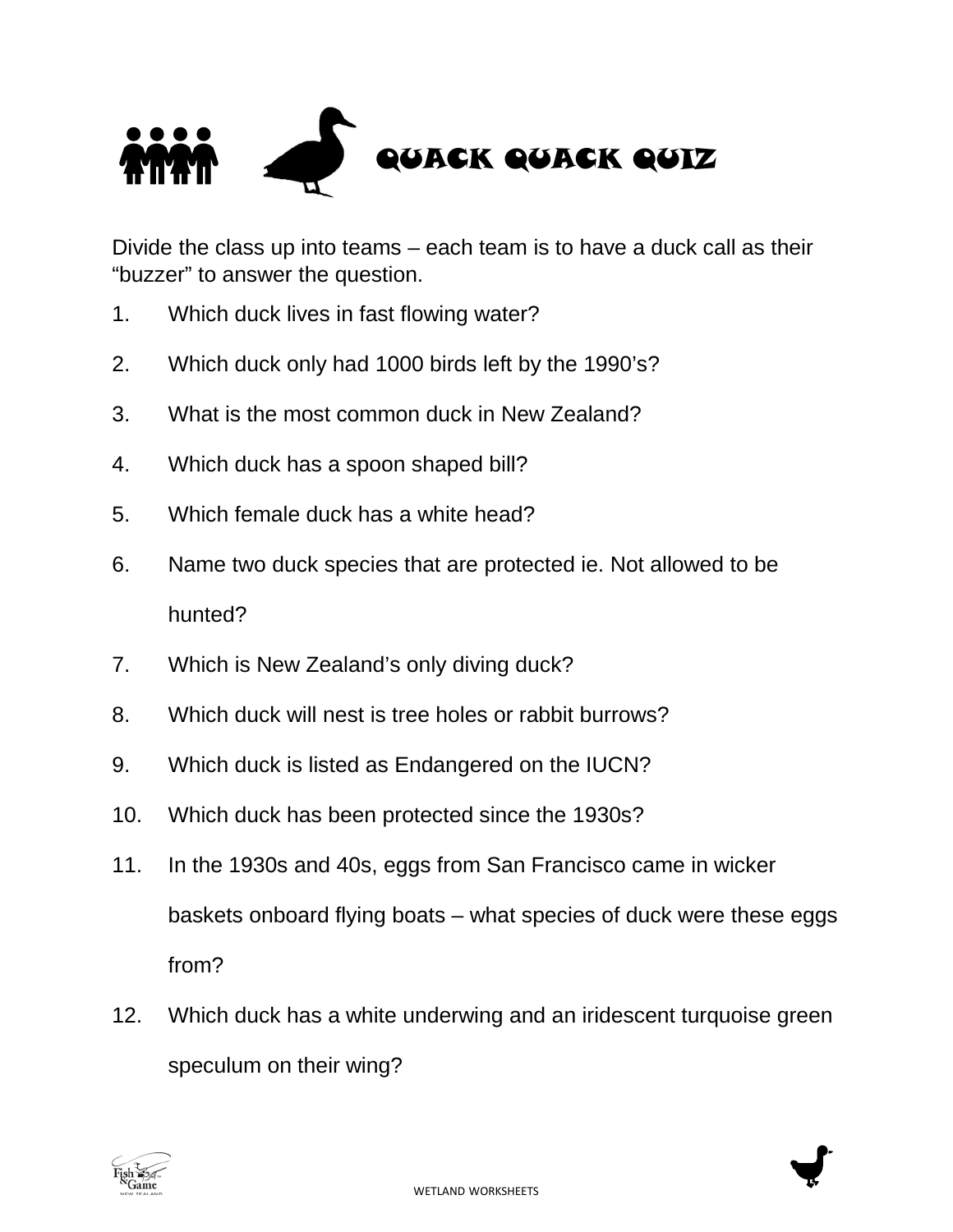## **Ducks**

#### There are four key species of duck in New Zealand:

### **Mallard Duck:**



The mallard is the most common duck in New Zealand and the Northern Hemisphere. From 1867 repeated attempts were made to acclimatise English game farm stock, but these failed. Then, in the 1930s and 40s, eggs from San Francisco came in wicker baskets onboard flying boats. After that, mallards rapidly spread throughout the country.

Today there are about 4.5 million mallards, so many that they are sometimes a nuisance. The mallard is the mainstay of the duck hunter's bag.

Mallards are most likely to be found on shallow bodies of fresh water such as wetlands and ponds, on lakes and even flooded fields. They are a medium-to-large dabbling duck that is most recognisable by the male's glossy green head and white collar around the neck. The female is a mottled brown with a brown bill. Both sexes have orange feet and a purple-blue speculum with both sides outlined in white.

### **Grey Duck:**



The native grey duck was once hunters' main quarry. However, draining wetlands caused loss of habitat, resulting in closed hunting seasons for grey duck.

The newly established and much more adaptable mallard kept the game seasons open, thus maintaining the flow of hunter licence money that helped turn the tide

against wetland destruction. Introduced mallards have now taken over from grey duck, comprising 80 percent of New Zealand's dabbling duck population.

In areas where there are still large natural wetlands the grey duck continues to hold it's own. Although now thinly scattered throughout the mainland, more prominent populations are found in the Northland, Waikato, Gisborne and Westland regions.

A distinguishing feature of the grey duck is a pattern of stripes extending from the bill back onto the head, with a thick dark patch over the top of the head, a thinner brown stripe through the eye, and another fainter line below from the beak opening. Males and females are alike in appearance, and similar to plumage of the female mallard. The grey duck's colouring is darker overall, and the head stripes more pronounced than the female mallard. Grey duck have a white underwing and an iridescent turquoise green



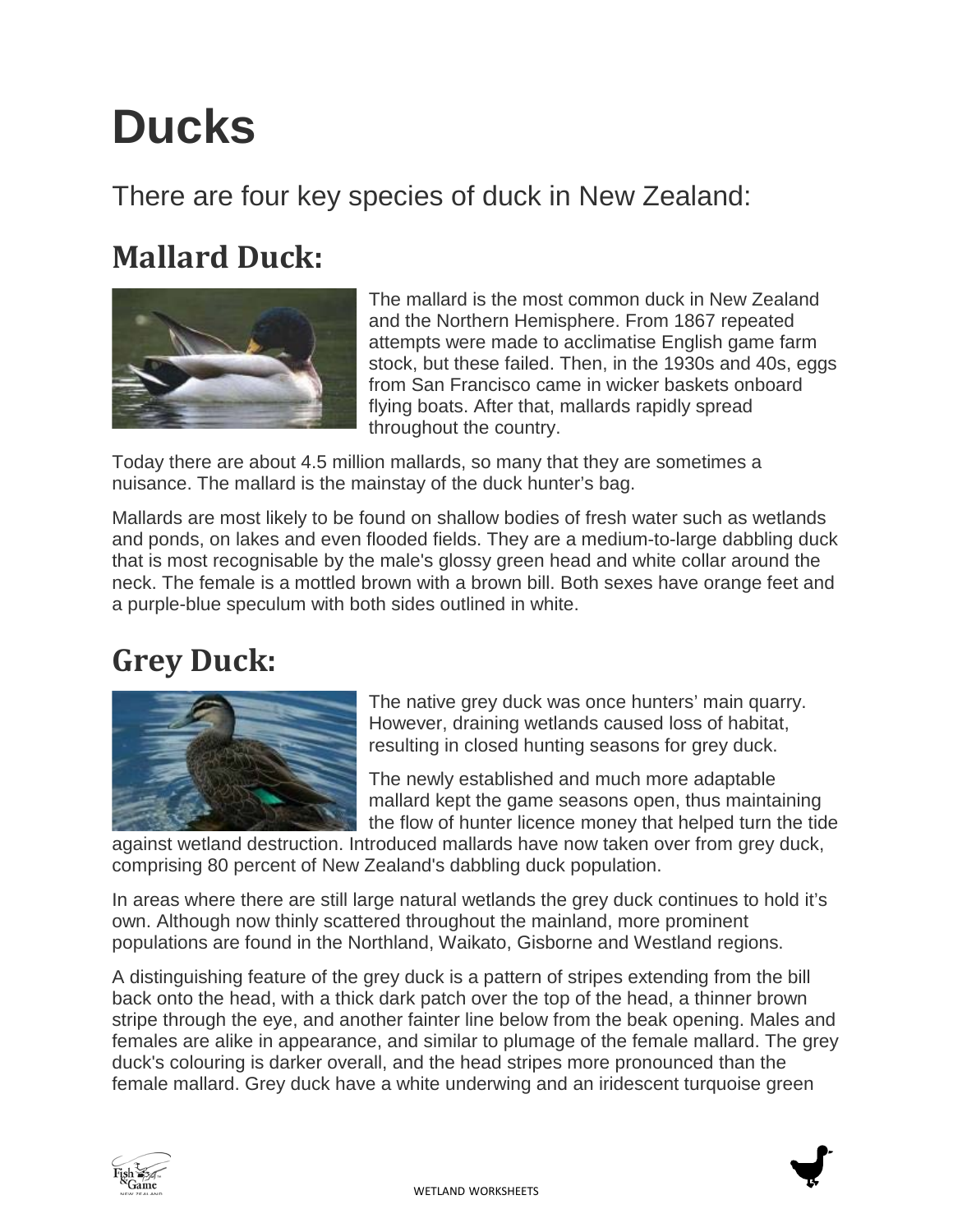speculum on their wing (lower right), whereas the mallard speculum is blue or purple. The blue speculum tends to predominate on hybrids.

### **Shoveler Duck:**



The "spoonie" has comb-like openings in the side of its spoon shaped bill that let it sift fine insect life from the surface of biologically rich wetlands.

The shoveler was uncommon last century but there are now around 150,000 in New Zealand. Because of it's specialised habits, it is unlikely to ever be very common,

but birds have moved into wetlands designed for them by Fish & Game NZ.

The male shoveler is New Zealand's most handsome duck, with variegated plumage, blue-grey head with a white vertical stripe between the eye and bill, a striking reddishbrown breast, and blue wings. The female is more plainly embellished with cryptic brown similar to female mallards and grey ducks. This may be nature's way of providing camouflage when she is nesting.

#### **Paradise Duck:**



The paradise duck is New Zealand's only shelduck, which means it is a rather gooselike duck.

Paradise ducks or "parries" are another conservation success story. When the country was first settled, paradise duck were rare. The conversion of bush to pasture, and the creation of many stock ponds, (thousands of which were subsidised by hunters' licence fees), has caused numbers to explode. In fact, special

paradise duck hunting seasons are necessary to stop large mobs damaging farm paddocks with their grazing.

Unusually for ducks, the female paradise shelduck is more eye-catching than the male; females have a pure white head and chestnut-coloured body, while males have a dark grey body and black head.

Paradise shelducks are commonly observed flying in pairs or grazing on pasture. They are very vocal birds, with males giving a characteristic 'zonk zonk', while females make a more shrill 'zeek zeek' while flying or as a warning to intruders.



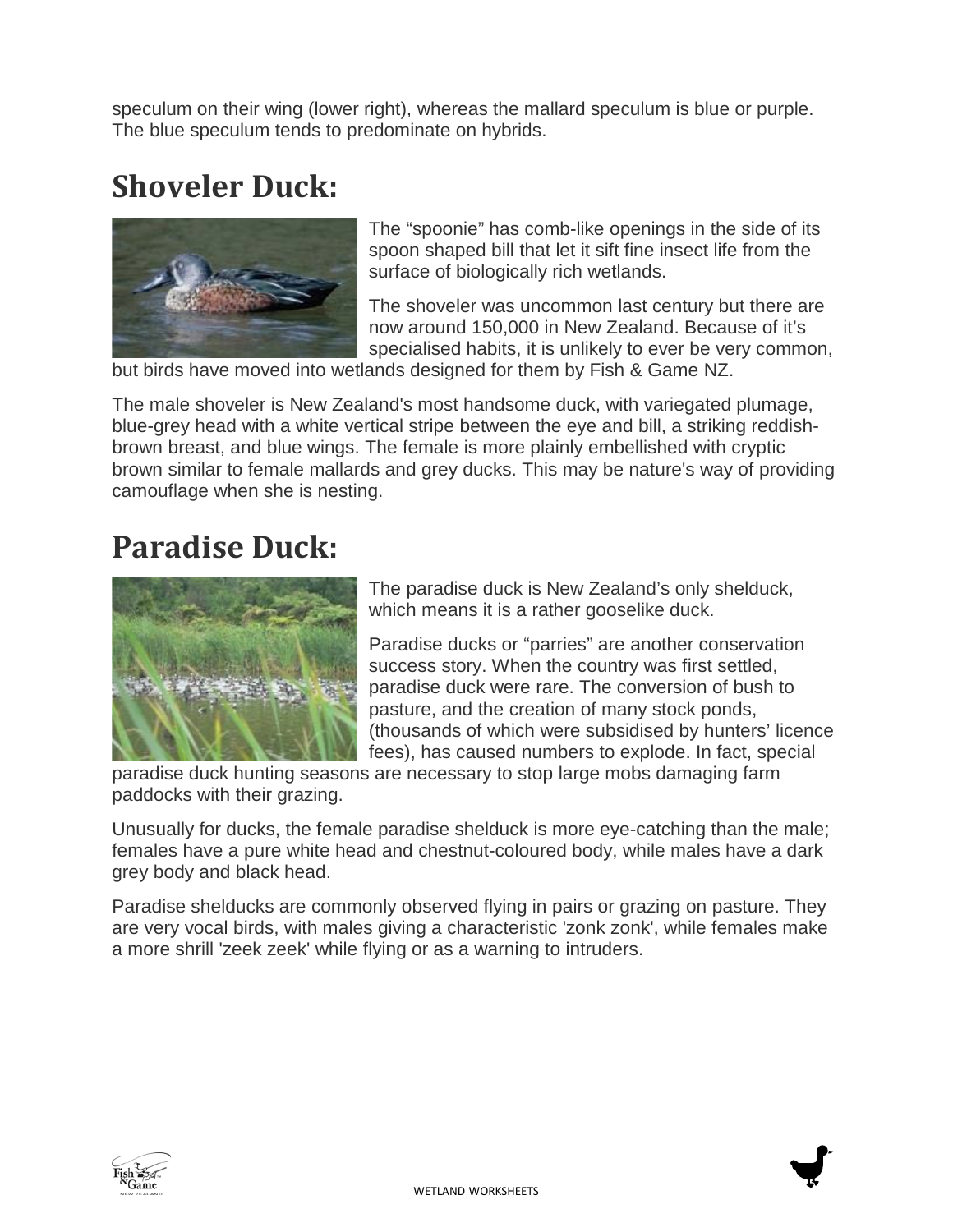## **Protected Species (not hunted)**

### **Grey Teal**



This Australian duck was thought to have come to New Zealand last century. However, its bones have since turned up in centuries-old midden sites, suggesting a much earlier arrival.

The Grey Teal nests near its favoured freshwater lakes and marshes, usually on the ground, but also in tree

holes or rabbit burrows. Their fondness for nesting in hollow trees has led sportsmen and women to put up thousands of nesting boxes to encourage an increase in numbers. However, grey teal numbers will have to be raised still further to justify a limited hunting season.

Grey Teal are a mottled brown duck with white and green flashes on their wings. They are a vocal duck, especially at night. The male gives a soft preep, and the female has a loud quack.

### **Scaup (Black Teal)**



New Zealand's only diving species, the native scaup (also known as the black teal) is a dumpy little duck common on clear water. In the Maori language, scaup are commonly known as papango, also matapouri, titiporangi, raipo.

Although scaup are found throughout both North and

South islands of New Zealand in deep freshwater lakes and ponds, farm sediment has clouded many lakes, causing scaup to abandon them. They have been protected since the 1930s.

Overall scaup are dark brown/black coloured. The male has a striking yellow eye and a dark coloured (greenish) head. The female is similar to the male, but without the yellow eye and has a white face patch during breeding season. A white wing bar can be seen in both sexes when in flight.



### **Blue Duck (Whio)**

The Blue Duck (Maori name: "Whio Whio") is a river specialist which inhabits clean, fast flowing streams in the forested upper catchments of New Zealand rivers. They occur nowhere else in the world.



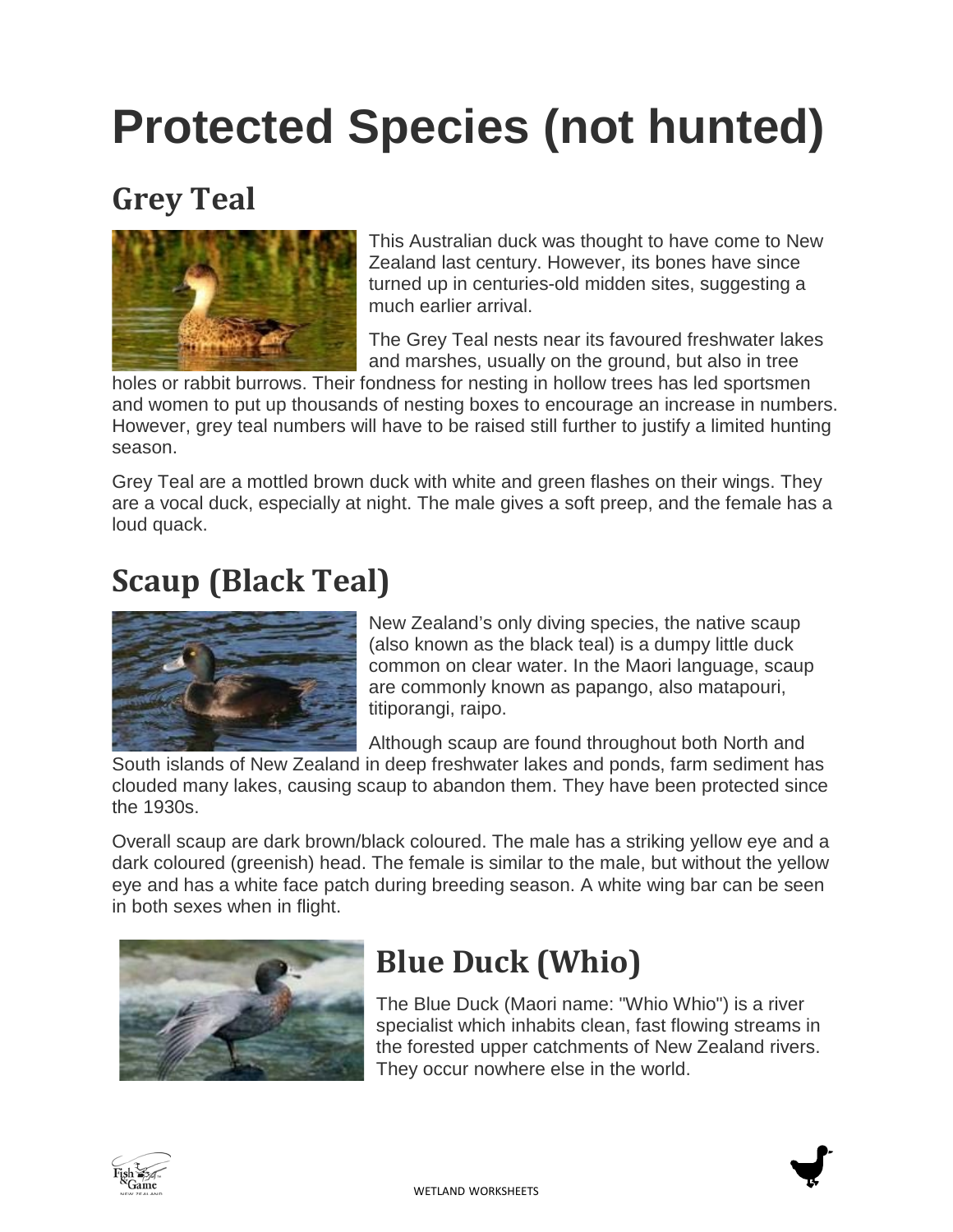This native New Zealand duck is a "torrent" species, at home on forest streams and rivers where it feeds among rocks on aquatic insects. Because of this specialised niche, blue duck have unique features such as streamlined head and large webbed feet to enable them to feed in fast moving water. They also have a flexible bill unique among the world's many waterfowl.

Blue duck establish exclusive territories. Strong pair bonding results in individual pairs occupying the same stretch of river year after year which they aggressively defend against other blue duck, as well as grey duck, paradise duck and even shags or gulls.

Blue duck are recorded by the International Union of Conservation for Nature (IUCN) as "Endangered" because it has a very small and severely fragmented population which is undergoing a rapid decline owing to a variety of factors, most notably the affects of introduced predators.

They are a diving duck and may stay down for twenty to thirty seconds and go down three metres to look for aquatic plants, small fish, water snails, mussels and insects.

### **Brown Teal (Pateke)**



Pāteke/brown teal are a small dabbling duck endemic to New Zealand. They are mottled brown in colour, with a white ring around the eye. Males are easily distinguishable from females in their breeding plumage (during the autumn and winter months) with their iridescent green heads and chestnut-coloured breasts.

Pāteke flock during the non-breeding (summer) months and breed during winter. They do most of their feeding at night in seeps, swamps, damp pasture and the shallows of drains, streams, ponds and estuaries. They eat a variety of grasses, seeds, insects, molluscs, worms and many other invertebrates.

Pāteke were once found throughout the forests and wetlands of New Zealand, but underwent a dramatic decline during from the 19th century due to habitat loss, predation and probably excessive hunting in some areas. By the 1990s, the remnant range of pateke was restricted to less than 1000 birds on Northland east coast and Great Barrier Island. Intensive predator control and a strong captive breeding and release programme has allowed pateke to recover to around 2500 birds distributed across a number of sites around New Zealand.

Pāteke now occur mainly on lowland floodplains, typically where there are combinations of pastoral land, forest remnants, wetlands, and estuaries. Pateke are smaller, and fly lower and faster over the water (faster wing beat) than Grey or Mallard ducks. They have more white on their wings but could easily be mistaken for a Mallard duck (similar colour) or NZ Shoveler (similar size and wing beat).



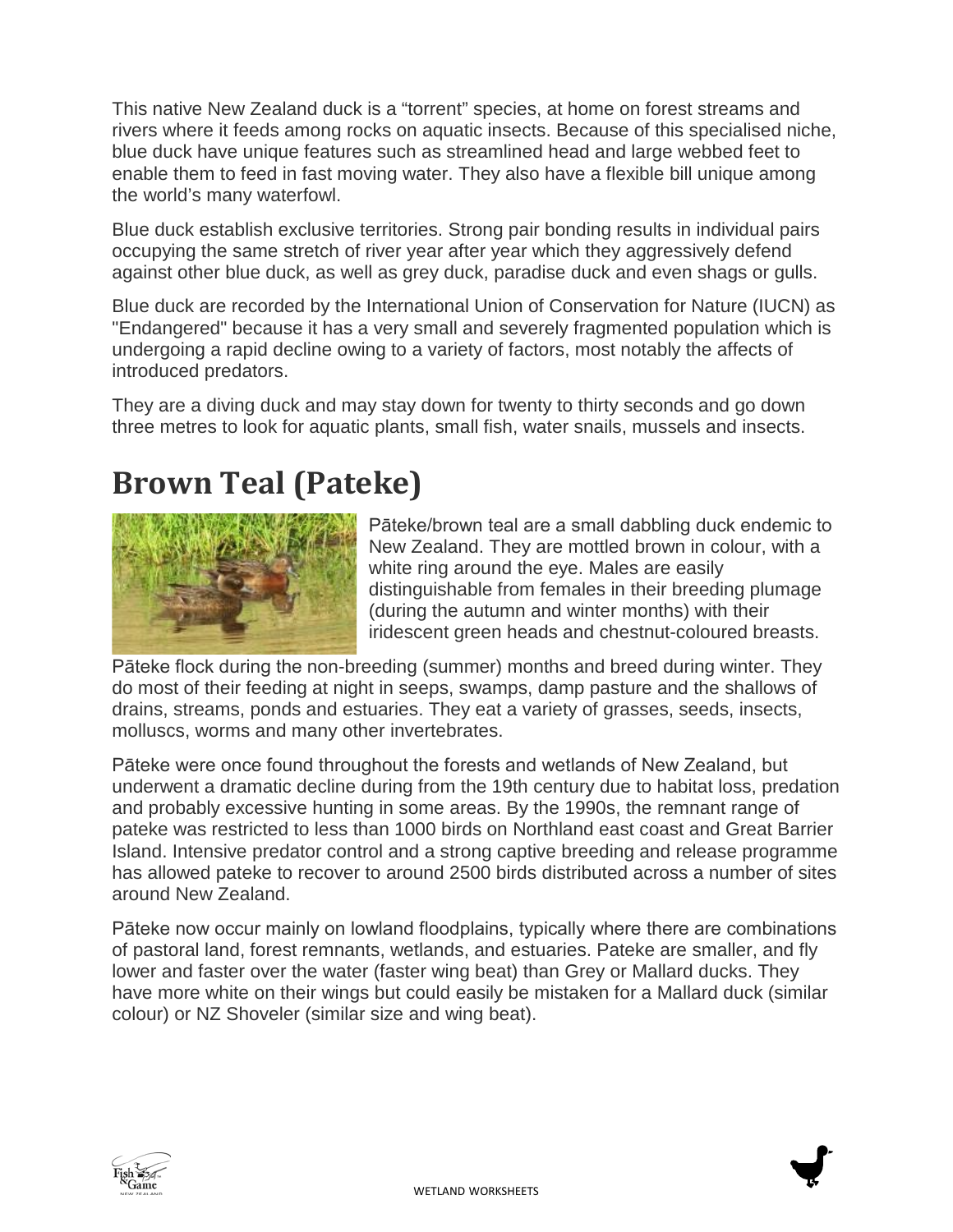Answers to Quiz questions:

- 1. Which duck lives in fast flowing water? **Whio/blue duck**
- 2. which duck only had 1000 birds left by the 1990's? **Brown teal/ Pateke**
- 3. what is the most common duck in New Zealand? **The mallard**
- 4. which duck has a spoon shaped bill? **Shoveler**
- 5. which female duck has a white head? **Paradise**
- 6. name two duck species that are protected ie. Not allowed to be hunted? **Whio, Brown teal, Scaup, Grey teal**
- 7. which is New Zealands only diving duck? **Scaup**
- 8. which duck will nest is tree holes or rabbit burrows? **Grey teal**
- 9. which duck is listed as Endangered on the IUCN? **Whio/blue duck**
- 10. which duck has been protected since the 1930s? **Scaup**
- 11. in the 1930s and 40s, eggs from San Francisco came in wicker baskets onboard flying boats – what species of duck were these eggs from? **The mallard**
- 12. which duck has a white underwing and an iridescent turquoise green speculum on their wing? **The Grey Duck**

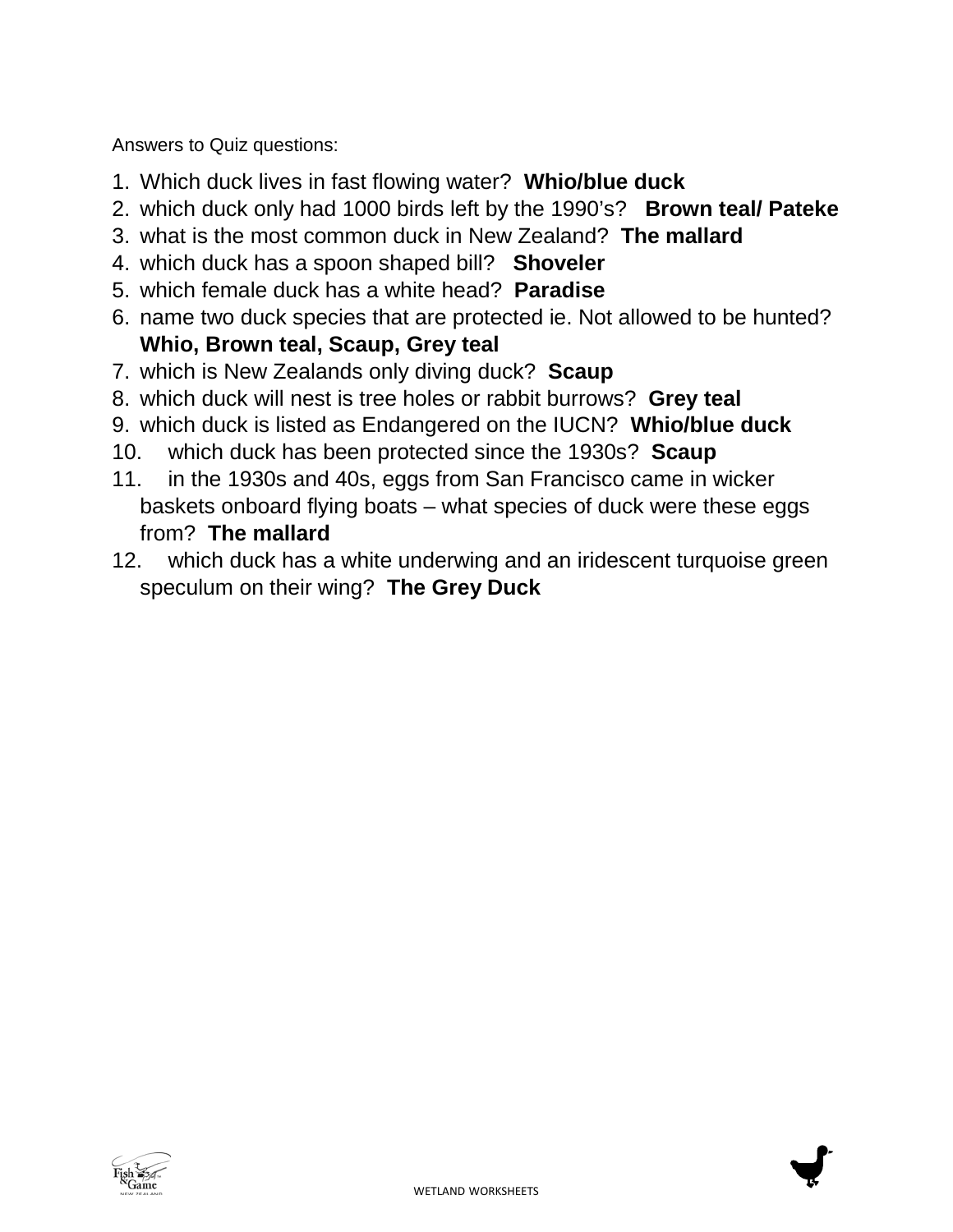#### MALLARD DUCK LIFECYCLE

Cut out the below pictures and place in order



#### **Need to credit the photos**



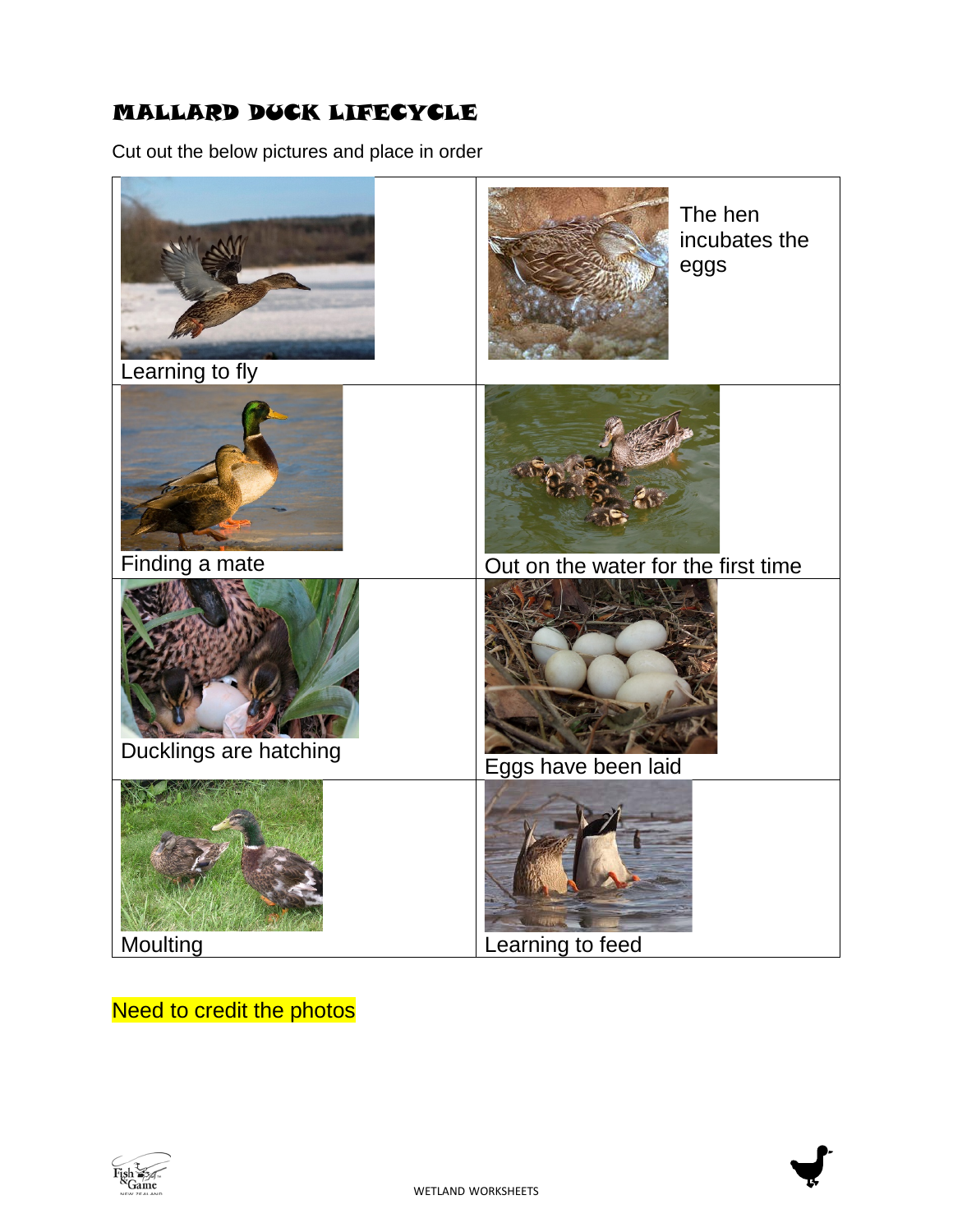

A local farmer, Mr Mallard, built a pond on his property a few months ago. He has noticed that no wildlife are visiting the pond.

Mr Mallard doesn't know what he has done wrong and he'd heard that your class was studying wetlands and thought he'd ask for your help.

Mr Mallard has been able to tell you that he has a small freshwater stream



flowing into the pond, and a small outlet on the other side. Half of the water is only 40cm deep with deeper places in the middle of the pond.

He would really like to be able to sit and watch the birds, especially his favourite bird, the mallard duck.

His brother is a keen gamebird hunter and would like to hunt for gamebirds on the pond one day.

Mr Mallard would like to see a plan of what the pond will look like when it is finished – this can be done as an artwork of your choice (e.g. a model, painting, drawing)

Things to think about in your plan:

- What sort of plants will you plant?
- Where will you plant them?
- What type of birds or insects will your plants attract?
- Will you put something there for Mr Mallard to sit and watch the birds?
- Will you need some fences to keep stock out?
- Will you need some predator control?

When completed, present this to your class and explain the above points.